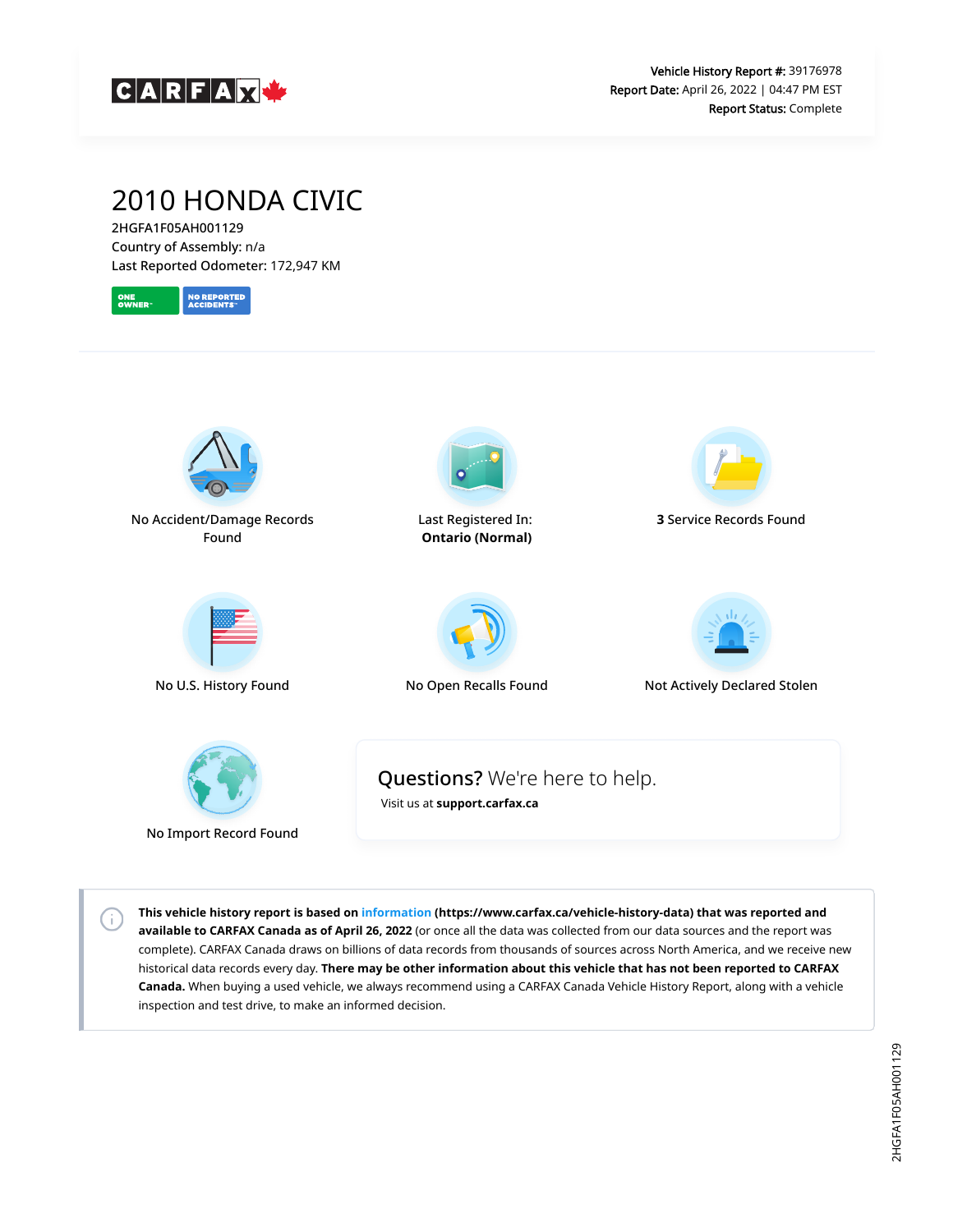# **Vehicle History Report**



## $\mathbb{A}_{\mathbb{A}}$  Accident/Damage

There are no accidents/damage reported on this vehicle.

#### Registration

This vehicle has been registered in the province of **Ontario** in **Canada** with **Normal** branding.

**We checked for:** Inspection Required, Normal, Non-repairable, Rebuilt, Salvage and Stolen.

### Service Records

| <b>DATE</b> | <b>ODOMETER</b> | <b>SOURCE</b>                                        | <b>DETAILS</b>                                                                                                                          |
|-------------|-----------------|------------------------------------------------------|-----------------------------------------------------------------------------------------------------------------------------------------|
| 2016 Nov 9  | 129,559 KM      | Kal Tire<br>Milton, Ontario, Canada                  | Vehicle serviced<br>Maintenance inspection completed<br>Rear brake pads replaced<br>$\bullet$<br>Front brake pads replaced<br>$\bullet$ |
| 2019 Feb 6  | 165,713 KM      | Great Canadian Oil Change<br>Milton, Ontario, Canada | Vehicle serviced<br>Emissions system serviced<br>$\bullet$                                                                              |
| 2019 Sep 18 | 172,947 KM      | Kal Tire<br>Milton, Ontario, Canada                  | <b>Vehicle serviced</b><br>Alignment checked<br>One tire mounted<br>One tire balanced<br>$\bullet$                                      |

### <span id="page-1-0"></span>Open Recalls

 No safety recall information available as of the date/time that this report was generated. For additional safety recall information and nonsafety related recall campaigns, please contact HONDA or visit **[Honda's website.](http://www.honda.ca/recalls)**

<span id="page-1-1"></span>